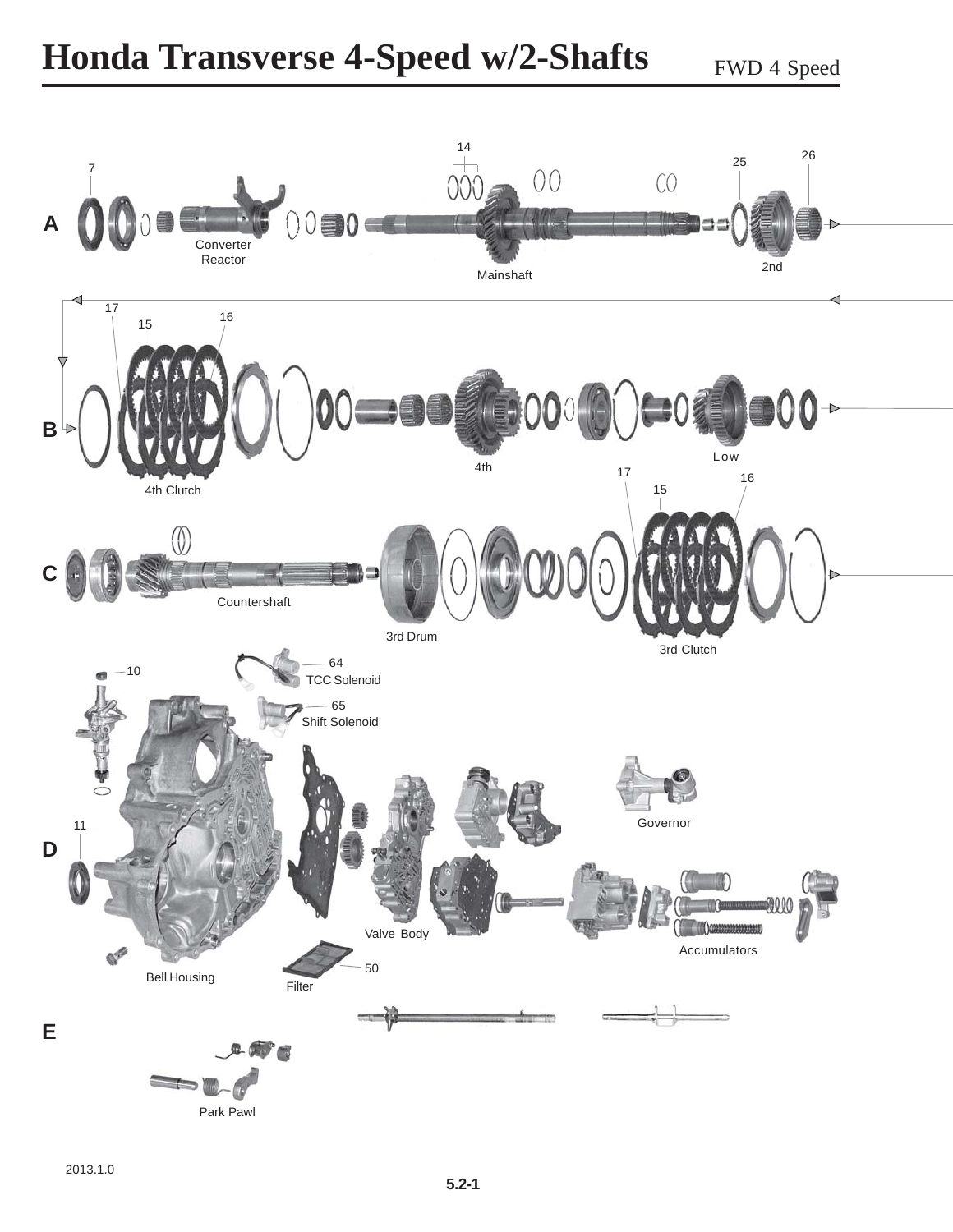

**E**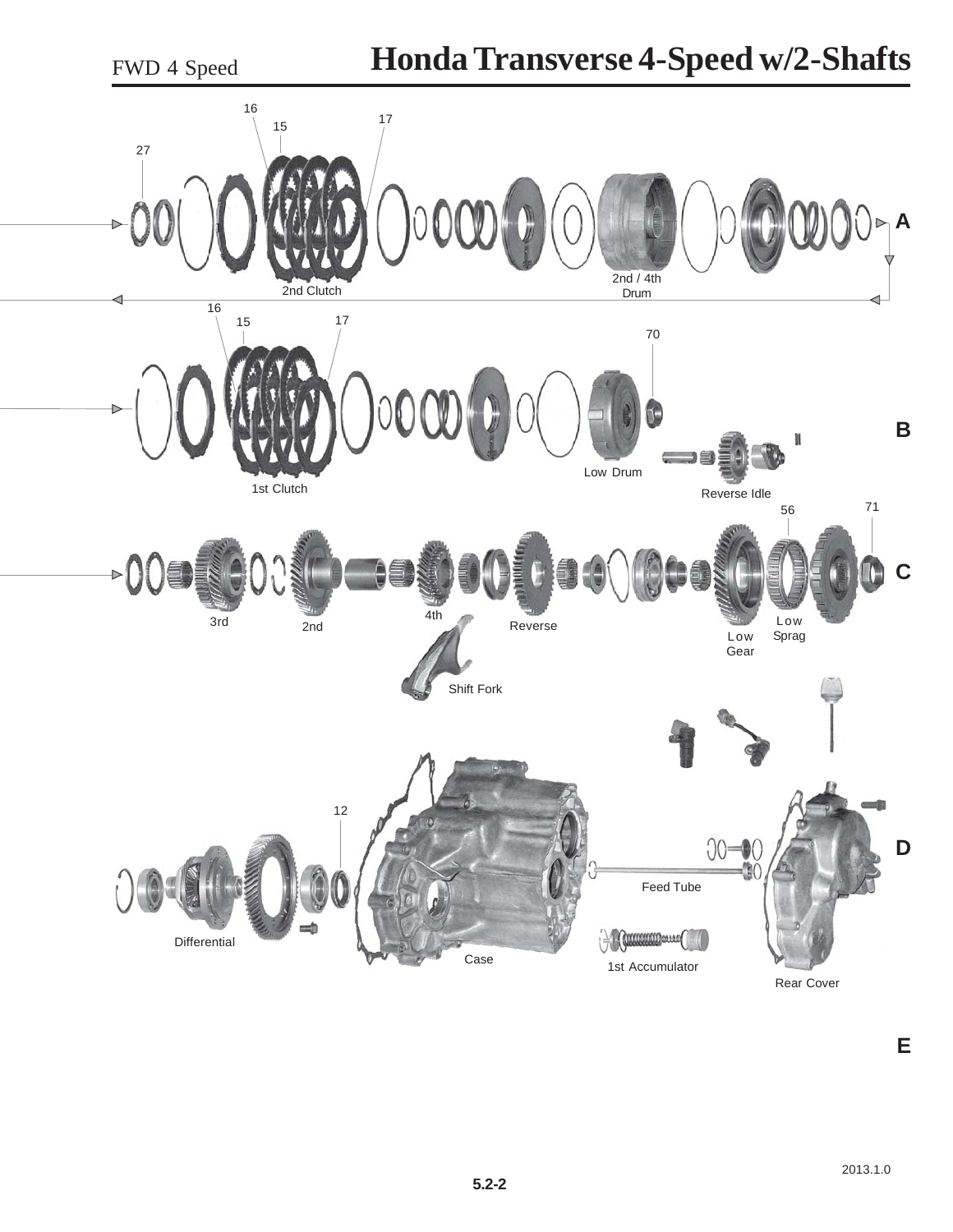## **Honda - Transverse 4-Speed with 2-Shafts**

| <b>VEHICLE</b>                    | <b>YEARS</b>                         | TRANS.<br><b>CODE</b> | <b>BANNER</b><br><b>KIT</b> | <b>STEEL PLATE</b><br><b>SUB-KITS</b> | <b>OVERHAUL</b><br>KIT                                                                | <b>GASKET</b><br>KIT                                                                        | CASE &<br><b>COVER SET</b> |  |
|-----------------------------------|--------------------------------------|-----------------------|-----------------------------|---------------------------------------|---------------------------------------------------------------------------------------|---------------------------------------------------------------------------------------------|----------------------------|--|
| <u>Accord:</u>                    |                                      |                       |                             |                                       |                                                                                       |                                                                                             |                            |  |
| 3 & 4 Door  1983                  |                                      | <b>AK</b>             | <b>K6800C-S</b>             | K6800C-9                              | K68900C                                                                               | K68900K-1                                                                                   | K68900K-6                  |  |
|                                   | 1984-85                              | AS                    | K6800D-S <sup>1</sup>       | K6800D-9                              | K68900D <sup>1</sup>                                                                  | K68900K-1                                                                                   | K68900K-6                  |  |
|                                   |                                      | F4                    | K6800G-S <sup>2</sup>       | K6800G-9                              | K68900G                                                                               | K68900G-1                                                                                   | K68900G-6                  |  |
| Coupe  1988-89                    |                                      | F4/N6                 | K6800G-S <sup>2</sup>       | K6800G-9                              | K68900G                                                                               | K68900G-1                                                                                   | K68900G-6                  |  |
|                                   | 2WD Civic, & CRX:                    |                       |                             |                                       |                                                                                       |                                                                                             |                            |  |
| 3 Door  1986-87                   |                                      | CA                    | <b>K6800K-S</b>             | K6800K-9                              | K68900K                                                                               | K68900K-1                                                                                   | K68900K-6                  |  |
|                                   | 1988-91                              | L4                    | <b>K6800H-S</b>             | K6800H-9                              | K68900H                                                                               | K68900K-1                                                                                   | K68900H-6                  |  |
| 4 Door  1986-87                   |                                      | CA                    | <b>K6800K-S</b>             | K6800K-9                              | <b>K68900K</b>                                                                        | K68900K-1                                                                                   | K68900K-6                  |  |
|                                   | 1988-91                              | L4/ML4A               | <b>K6800H-S</b>             | K6800H-9                              | <b>K68900H</b>                                                                        | K68900K-1                                                                                   | K68900H-6                  |  |
|                                   |                                      |                       |                             |                                       |                                                                                       |                                                                                             |                            |  |
| Wagon  1986-87                    | 1988-91                              | CA                    | <b>K6800K-S</b>             | K6800K-9                              | <b>K68900K</b><br>K68900H                                                             | K68900K-1                                                                                   | K68900K-6                  |  |
|                                   |                                      | L4/ML4A               | K6800H-S                    | K6800H-9                              |                                                                                       | K68900K-1                                                                                   | K68900H-6                  |  |
| Wagonvan  1988-90                 |                                      | L4                    | <b>K6800H-S</b>             | K6800H-9                              | K68900H                                                                               | K68900K-1                                                                                   | K68900H-6                  |  |
| CRX  1986-87                      |                                      | CA                    | <b>K6800K-S</b>             | K6800K-9                              | <b>K68900K</b>                                                                        | K68900K-1                                                                                   | K68900K-6                  |  |
|                                   | 1988-91                              | L4/ML4A               | <b>K6800H-S</b>             | K6800H-9                              | K68900H                                                                               | K68900K-1                                                                                   | K68900H-6                  |  |
|                                   |                                      |                       |                             |                                       |                                                                                       |                                                                                             |                            |  |
| <b>4WD Civic:</b>                 |                                      |                       |                             |                                       |                                                                                       |                                                                                             |                            |  |
| All  1989-90                      |                                      | S <sub>5</sub>        | <b>K6800J-S</b>             | K6800J-9                              | K68900J                                                                               | K68900J-1                                                                                   | K68900J-6                  |  |
|                                   | 1991                                 | <b>MPSA</b>           | K6800J-S                    | K6800J-9                              | K68900J                                                                               | K68900J-1                                                                                   | K68900J-6                  |  |
|                                   |                                      |                       |                             |                                       |                                                                                       |                                                                                             |                            |  |
| Wagon  1989-90                    |                                      | S <sub>5</sub>        | <b>K6800J-S</b>             | K6800J-9                              | K68900J                                                                               | K68900J-1                                                                                   | K68900J-6                  |  |
|                                   | 1991                                 | <b>MPSA</b>           | <b>K6800J-S</b>             | K6800J-9                              | K68900J                                                                               | K68900J-1                                                                                   | K68900J-6                  |  |
| Prelude:                          |                                      |                       |                             |                                       |                                                                                       |                                                                                             |                            |  |
| All with Carb  1983-87            |                                      | AK, AS                | <b>K6800D-S</b>             | K6800D-9                              | K68900D                                                                               | K68900K-1                                                                                   | K68900K-6                  |  |
| All with F.I.  1985-87            |                                      | F <sub>4</sub>        | K6800G-S <sup>2</sup>       | K6800G-9                              | K68900G                                                                               | K68900G-1                                                                                   | K68900G-6                  |  |
| All                               | 1988-89                              | K <sub>4</sub>        | K6800G-S <sup>2</sup>       | K6800G-9                              | K68900G                                                                               | K68900G-1                                                                                   | K68900G-6A                 |  |
| All                               |                                      | PY8A                  | K6800G-S <sup>2</sup>       | K6800G-9                              | K68900G                                                                               | K68900G-1                                                                                   | K68900G-6A                 |  |
| All                               | 1991                                 | MY8A                  | K6800G-S <sup>2</sup>       | K6800G-9                              | K68900G                                                                               | K68900G-1                                                                                   | K68900G-6A                 |  |
| <b>Acura and Sterling:</b>        |                                      |                       |                             |                                       |                                                                                       |                                                                                             |                            |  |
| Integra  1986-87                  |                                      | <b>CA</b>             | <b>K6800K-S</b>             | K6800K-9                              | K68900K                                                                               | K68900K-1                                                                                   | K68900K-6                  |  |
|                                   | 1988-89                              | P <sub>1</sub>        | <b>K6800K-S</b>             | K6800H-9                              | K68900K                                                                               | K68900K-1                                                                                   | K68900H-6                  |  |
| Legend Sedan <sup>3</sup> 1986-87 |                                      | G <sub>4</sub>        | K6800L-S <sup>2</sup>       | K6800L-9                              | K68900L                                                                               | K68900L-1                                                                                   | K68900L-6                  |  |
|                                   | 1988-90                              | L5, PL5X              | K6800L-S <sup>2</sup>       | K6800L-9                              | K68900L                                                                               | K68900L-1                                                                                   | K68900L-6A                 |  |
|                                   |                                      | L5, PL5X              | K6800L-S <sup>2</sup>       | K6800L-9                              | K68900L                                                                               | K68900L-1                                                                                   | K68900L-6A                 |  |
| Legend Coupe  1987-90             |                                      |                       |                             |                                       |                                                                                       |                                                                                             |                            |  |
| $\mathbf{1}$                      |                                      |                       |                             |                                       |                                                                                       | When working on a Fuel Injected Accord, please order 68509 and 68510 axle seals separately. |                            |  |
| $\overline{a}$                    |                                      |                       |                             |                                       | For Kits with OEM Frictions, please order the kit with a "J" Prefix (i.e: JK6800G-S.) |                                                                                             |                            |  |
|                                   | <sup>3</sup> Also includes Sterling. |                       |                             |                                       |                                                                                       |                                                                                             |                            |  |
| <b>PART</b><br>ILL.               | <b>PER</b>                           |                       |                             |                                       |                                                                                       |                                                                                             |                            |  |
| <b>NUMBER</b><br>NO.              | <b>CAR</b>                           | <b>DESCRIPTION</b>    |                             |                                       |                                                                                       |                                                                                             | <b>YEARS</b>               |  |
| <b>TECHNICAL MANUALS</b>          |                                      |                       |                             |                                       |                                                                                       |                                                                                             |                            |  |
| <b>TMHONDA-4FI</b><br>---         |                                      |                       |                             |                                       |                                                                                       |                                                                                             |                            |  |
| <b>TMINTEGRA-1</b><br>---         |                                      |                       |                             |                                       |                                                                                       |                                                                                             |                            |  |
| <b>TMLEGEND-1</b>                 |                                      |                       |                             |                                       |                                                                                       |                                                                                             |                            |  |
| <b>TMLEGEND-2</b>                 |                                      |                       |                             |                                       |                                                                                       |                                                                                             |                            |  |
|                                   |                                      |                       |                             |                                       |                                                                                       |                                                                                             |                            |  |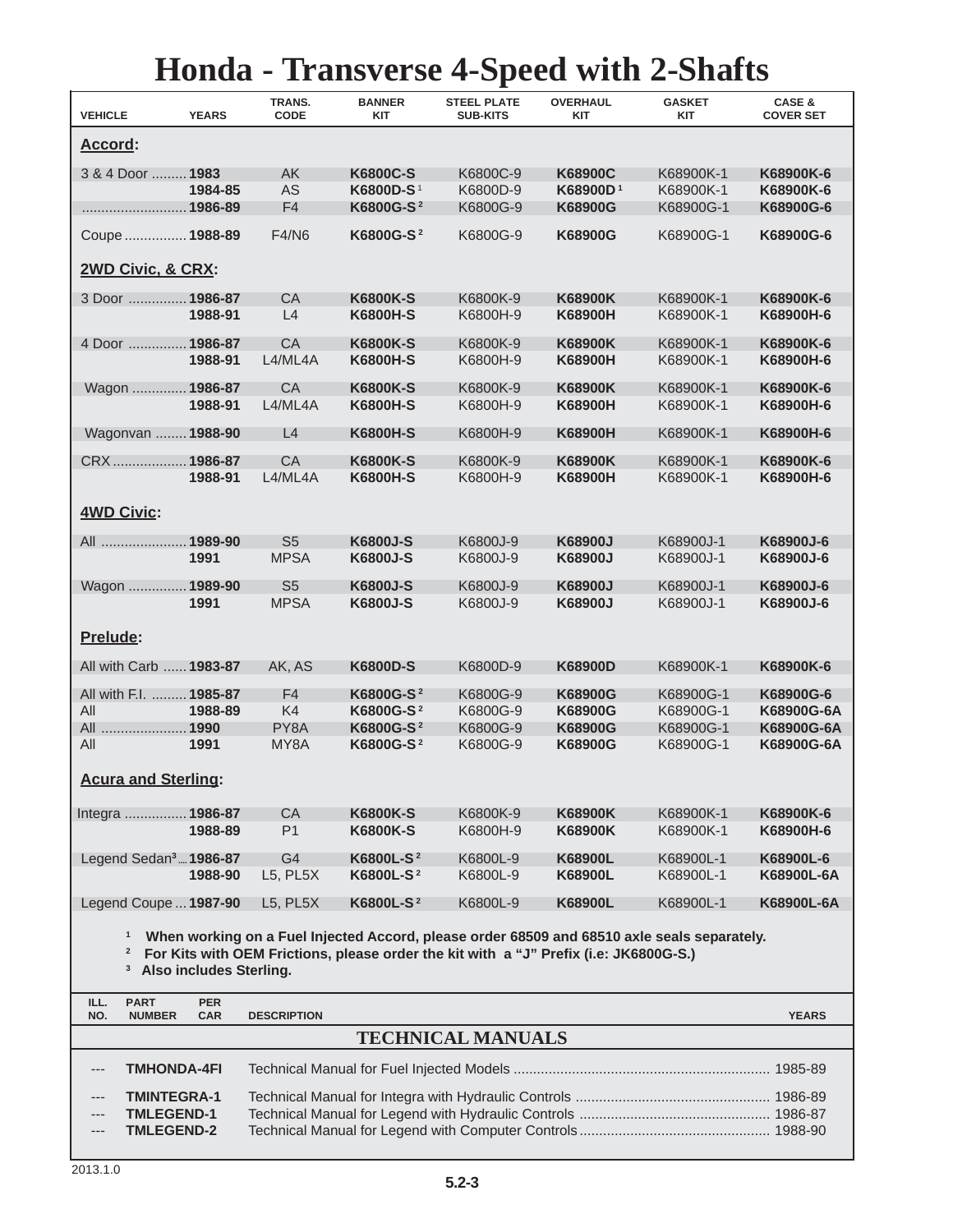## **Honda - Transverse 4-Speed with 2-Shafts**

| ILL.<br>NO.                            | <b>PART</b><br><b>NUMBER</b>                                                       |                   | <b>DESCRIPTION</b> |                                                                 | <b>YEARS</b> |  |  |
|----------------------------------------|------------------------------------------------------------------------------------|-------------------|--------------------|-----------------------------------------------------------------|--------------|--|--|
| <b>METAL CLAD SEALS</b>                |                                                                                    |                   |                    |                                                                 |              |  |  |
| 7A                                     | 68502                                                                              | 1                 |                    |                                                                 |              |  |  |
| 7A                                     | 68502L                                                                             | 1                 |                    |                                                                 |              |  |  |
| $\overline{a}$                         | 68504                                                                              | $\mathbf{1}$      |                    |                                                                 |              |  |  |
| 10D                                    | 68505                                                                              | $\mathbf{1}$      |                    |                                                                 |              |  |  |
| 11D                                    | 68507                                                                              | 1                 |                    | Right Axle (35x76x9x11.5mm)  Accord with Carb.  1983-85         |              |  |  |
| 11D                                    | 68517A                                                                             | 1                 |                    |                                                                 |              |  |  |
| 11D                                    | 68507                                                                              | 1                 |                    | Right Axle (35x76x9x11.5mm)  CRX, Civic with Carb.  1983-87     |              |  |  |
| 11D                                    | 68515                                                                              | $\mathbf{1}$      |                    |                                                                 |              |  |  |
| 11D                                    | 68517A                                                                             | $\mathbf{1}$      |                    |                                                                 |              |  |  |
| 11D                                    | 68507                                                                              | 1                 |                    | Right Axle (35x76x9x11.5mm)  Prelude with Carb.  1983-87        |              |  |  |
| 11D<br>11D                             | 68517A                                                                             | 1<br>1            |                    |                                                                 |              |  |  |
| 11D                                    | 68513<br>68517A                                                                    | $\mathbf{1}$      |                    |                                                                 |              |  |  |
| 11D                                    | 68517A                                                                             | $\mathbf{1}$      |                    |                                                                 |              |  |  |
| 11D                                    | 68512                                                                              | 1                 |                    | Right Axle (40x56x9x12.5mm) Legend & Sterling  1986-90          |              |  |  |
| 12D                                    | 68508                                                                              | $\mathbf{1}$      |                    |                                                                 |              |  |  |
| 12D                                    | 68510                                                                              | 1                 |                    |                                                                 |              |  |  |
| 12D                                    | 68508                                                                              | $\mathbf{1}$      |                    | Left Axle (35x62x9x12.5mm)  CRX, Civic with Carb.  1983-87      |              |  |  |
| 12D                                    | 68516                                                                              | $\mathbf{1}$      |                    |                                                                 |              |  |  |
| 12D                                    | 68514                                                                              | $\mathbf{1}$      |                    |                                                                 |              |  |  |
| 12D                                    | 68508                                                                              | $\mathbf{1}$      |                    | Left Axle (35x62x9x12.5mm)  Prelude with Carb.  1983-87         |              |  |  |
| 12D                                    | 68510                                                                              | 1                 |                    |                                                                 |              |  |  |
| 12D                                    | 68514                                                                              | $\mathbf{1}$      |                    |                                                                 |              |  |  |
| 12D                                    | 68516                                                                              | $\mathbf{1}$      |                    |                                                                 |              |  |  |
| 12D                                    | 68510                                                                              | $\mathbf{1}$      |                    |                                                                 |              |  |  |
| 12D<br>12D                             | 68512<br>68512                                                                     | $\mathbf{1}$<br>1 |                    | Left Axle (40x56x9x12.5mm)  Legend & Sterling  1986-90          |              |  |  |
| $\overline{a}$                         | 68506                                                                              | $\mathbf{1}$      |                    |                                                                 |              |  |  |
|                                        |                                                                                    |                   |                    |                                                                 |              |  |  |
|                                        |                                                                                    |                   |                    | <b>SEALING RINGS</b>                                            |              |  |  |
| $---$                                  | K68901C                                                                            | $\mathbf{1}$      |                    |                                                                 |              |  |  |
| $---$                                  | K68901G                                                                            | $\mathbf{1}$      |                    | Sealing Ring Kit  F4, K4, PY8A, MY8A, CA (Integra), P1  1986-91 |              |  |  |
| $\qquad \qquad -$                      | K68901L                                                                            | $\mathbf{1}$      |                    |                                                                 |              |  |  |
| 14B                                    | 68203                                                                              | 3                 |                    |                                                                 |              |  |  |
| 14B                                    | 68204                                                                              | 3                 |                    |                                                                 |              |  |  |
| 14B                                    | 68205                                                                              | 3                 |                    |                                                                 |              |  |  |
|                                        | 68206                                                                              | 1                 |                    |                                                                 |              |  |  |
|                                        |                                                                                    |                   |                    |                                                                 |              |  |  |
|                                        |                                                                                    |                   |                    | <b>CLUTCH PLATES</b>                                            |              |  |  |
|                                        | 15A-C 68304A                                                                       | 12                |                    |                                                                 |              |  |  |
|                                        | 16A-C 68305A                                                                       | 12                |                    |                                                                 |              |  |  |
|                                        | 15A-C 68304D                                                                       | 12                |                    |                                                                 |              |  |  |
|                                        | 16A-C 68305D                                                                       | $9 - 12$          |                    |                                                                 |              |  |  |
|                                        | 16A-C 68305DA 3-12                                                                 |                   |                    |                                                                 |              |  |  |
|                                        | 15A-C 68304G <sup>4</sup>                                                          | 16                |                    |                                                                 |              |  |  |
|                                        | 16A-C 68305G                                                                       | 16                |                    |                                                                 |              |  |  |
|                                        | 16A-C 68305GA<br>17A-C 68331G                                                      | AR<br>AR.         |                    |                                                                 |              |  |  |
| $---$                                  | 913084                                                                             | 3                 |                    |                                                                 |              |  |  |
| $---$                                  | 91309                                                                              | 3                 |                    | 1st Hold (Low) Steel  71mm I.D., 18 Teeth - .079"  1989-91      |              |  |  |
|                                        | 91309A                                                                             | AR.               |                    | 1st Hold (Low) Steel  71mm I.D., 18 Teeth - .063"  1989-91      |              |  |  |
|                                        | 4 For OEM Frictions, please order with a "J" Prefix and for Borg Warner use a "B." |                   |                    |                                                                 |              |  |  |
| <b>NEEDLE BEARINGS (F4 TRANS ONLY)</b> |                                                                                    |                   |                    |                                                                 |              |  |  |
| 25A                                    | 68420G                                                                             | $\mathbf{1}$      |                    |                                                                 |              |  |  |
| 26A                                    | 68430G                                                                             | $\mathbf{1}$      |                    |                                                                 |              |  |  |
|                                        |                                                                                    |                   |                    |                                                                 |              |  |  |